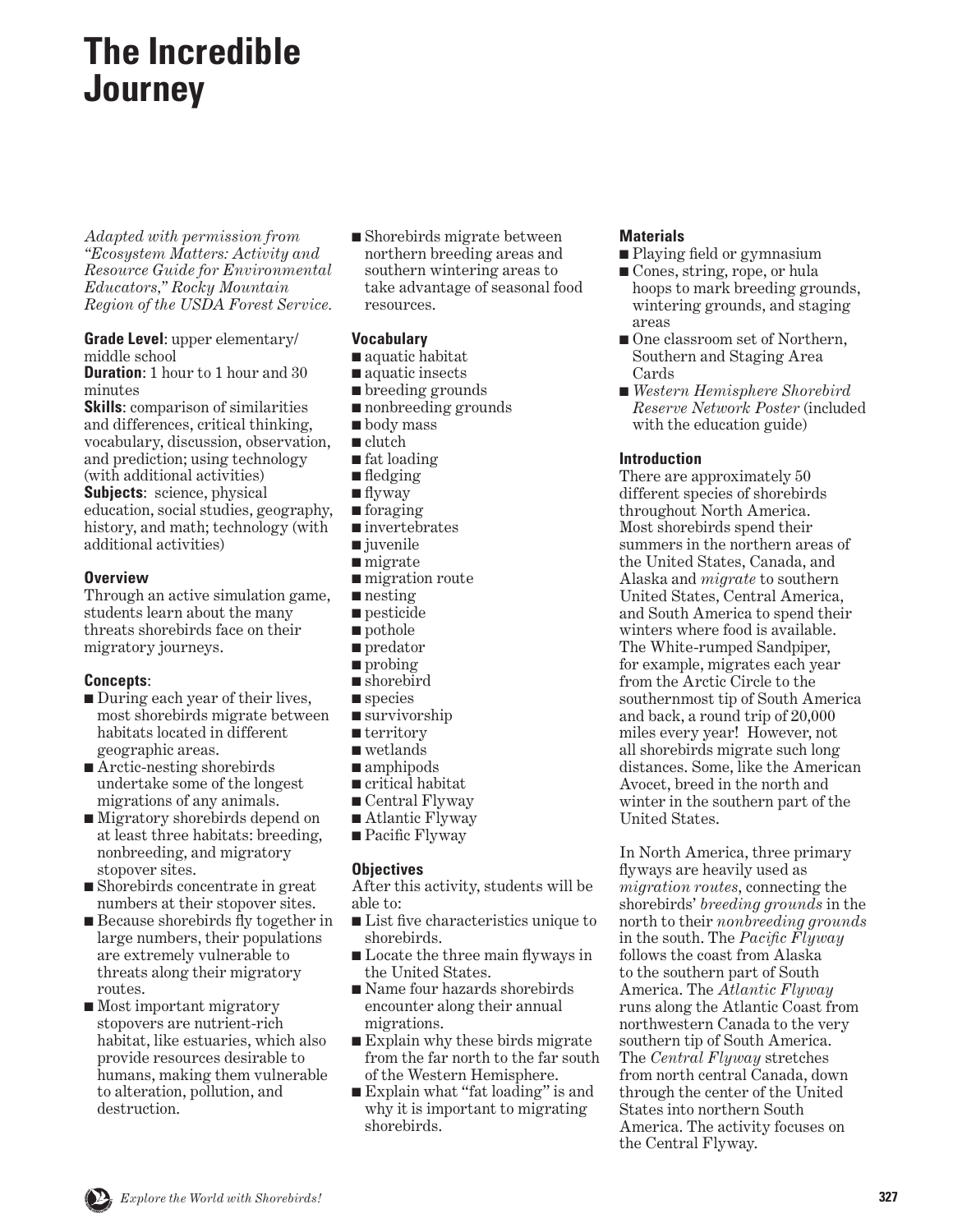To learn more about the spectacular migrations of shorebirds, read *[Magnificent Shorebird Migration](#page-14-0)* found in the *Shorebird Primer*. To learn more about the threats shorebirds face along the way, as well as the ongoing efforts to protect them and their [critical habitats, read](#page-31-0) *Threats to Shorebirds*, also found in the *Shorebird Primer*.

#### **Activity Preparation**

- 1. Read the background information *[Magnificent](#page-14-0) Shorebird Migration* found in the *Shorebird Primer*. It is essential to understanding this activity. Read through the game cards as well in order to be aware of the situations presented to the students.
- 2. Photocopy and cut out the following game cards: *10-Northern Cards 10-Southern Cards 14-Staging Area Cards*
- 3. Set up your playing field according to the directions and diagram below.
- Place a rope or other line across each end of the playing field and mark one end "the nonbreeding grounds" and the other "the breeding grounds."
- Place three circles in the playing field, using rope or hula hoops. The circles represent staging areas.
- 4. Disperse the Staging Area Cards evenly among the three staging circles. Spread the Northern Cards in the breeding area and the Southern Cards in the nonbreeding grounds.



#### **Procedure**

- 1. Talk briefly about *migration, staging areas, breeding grounds,* and *nonbreeding grounds.*  Explain that students will be migrating shorebirds. Locate the three main flyways on a map of North and South America, using the *Western Hemisphere Shorebird Reserve Network Poster* with the education guide. For purposes of this game, players are to imagine they have migrated on the Central Flyway.
- 2. Explain how the game works.
- Each player must pick up one card at the wintering ground, each staging area, and the breeding ground.
- Players must follow the directions written on the cards and return the cards to the pile before they continue their migrations. For example, a card from the breeding grounds may instruct its holder to take a person who has been labeled "dead" by another card and return him or her into the game as a young bird.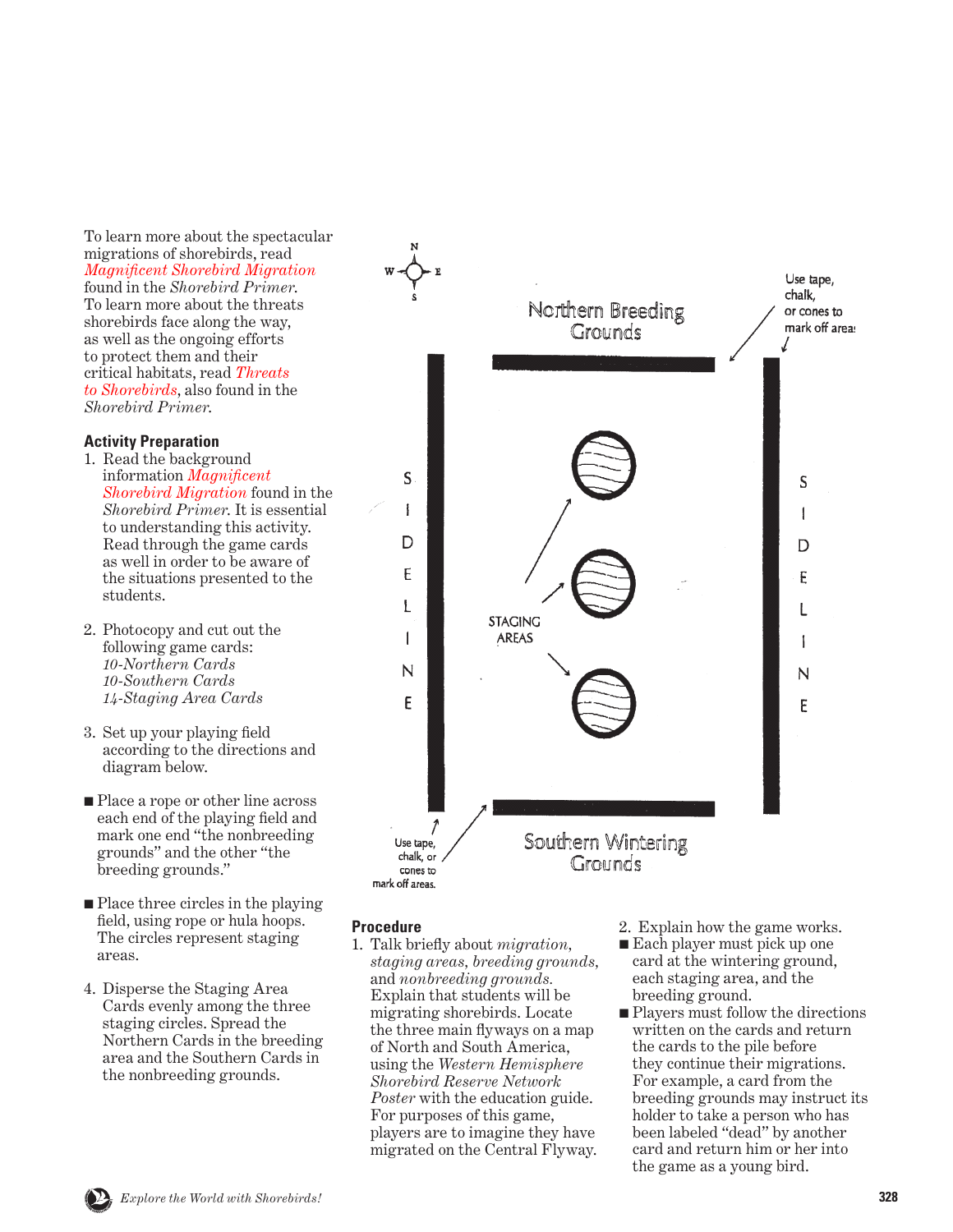- Any player who picks up a card indicating death of the bird must drop out of the game and stand along the sidelines until there is an opportunity to rejoin the game.
- 3. Select one or two players to represent the Peregrine Falcon and/or the Merlin as predators in flight. Their job is to tag students as they move among the staging areas. They must escort each tagged victim to the edge of the playing field before tagging another migrating student.
- 4. As the players run to the other side of the playing field, they must stop at each of the staging areas to refuel (unless otherwise instructed). They collect one card at each staging area and follow the directions on the card.
- 5. Players must make four complete migrations (from south to north and back to south). Each migration (in one direction) will begin with a signal from the teacher.
- 6. Plot the survival rate of each migration. Discuss some of the following questions to identify what affected the survival rate.
- What were some of the unexpected situations described on the cards? How did these things affect migration?
- What events caused bird deaths? Which were "natural" and which were "human-caused?" List these on the chalkboard.
- Discuss the list of "humancaused" deaths and evaluate the pros and cons of each situation. How do people's actions affect other animals and each other? (DDT is an insecticide used to protect crops from damaging pests. It has been outlawed in the United States for over 20 years. Scientists discovered that DDT can be passed on from one animal to another, poisoning all the organisms it comes in contact with.)
- What are some of the weather changes shorebirds experience during their migration?

### **Additional Activities**

### **Cultural Connections**

■ After the activity, lead a discussion with students discussing cultural beliefs about the environment and their influence on survival of shorebirds. ■ Students can pretend to be shorebirds migrating from Paraguay to Nunavut, Canada. They can research Spanish and Inuit or French words, phrases, or sentences to speak to each other when they arrive in those countries—phrases such as "welcome," "I am hungry," and "be careful." Students can also work with the school's Spanish or French teacher to come up with words and sentences.

#### *Prairie Pothole/Playa Lake History Lesson*

Ask each student to search for ten facts regarding the formation and history of the Prairie Pothole or Playa Lake Region in the central United States. Have them share the information they discovered and then assemble a class report based on the facts they uncovered.

### *Local Shorebird Migration*

Working in small groups and using the *[http://sssp.fws.gov,]( http://sssp.fws.gov )* have your students research local shorebirds, including the migration routes they take and the places where they stop to rest and feed. Ask them to draw migration maps to plot known and possible stopover sites. Have them report on what they learned.

## *Local Shorebird Threats*

Invite a state wildlife officer to speak to the class about what impacts the migratory birds in your community. Find out how students can help to lessen the effects of these impacts.

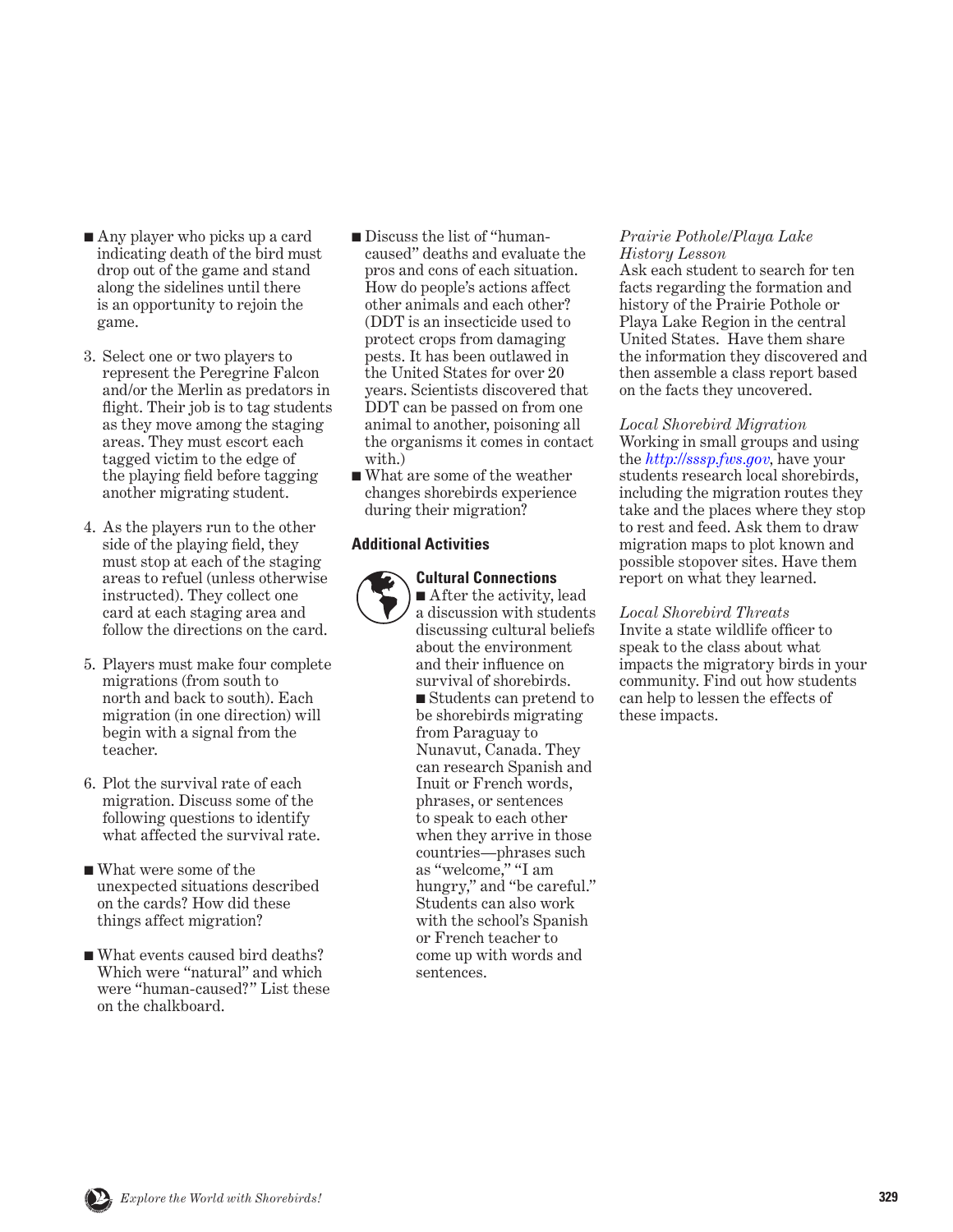# **The Incredible Journey Game Cards Ten - Northern Cards**

| <b>NORTHERN CARD</b><br>Bad news! Unusually bad weather has limited<br>your feeding time. You are too weak to make<br>it to the first staging area. You die and must<br>go to the sideline.                                         | <b>NORTHERN CARD</b><br>Severe weather in the Arctic tundra kept<br>you from laying eggs. You have difficulty<br>finding a sufficient supply of invertebrate<br>prey (animals you eat). You struggle to keep<br>up with the flock. Hop on one foot to your first<br>staging area. |
|-------------------------------------------------------------------------------------------------------------------------------------------------------------------------------------------------------------------------------------|-----------------------------------------------------------------------------------------------------------------------------------------------------------------------------------------------------------------------------------------------------------------------------------|
| <b>NORTHERN CARD</b><br>Yeah! Good weather and only a few predators<br>have made it a great nesting season. Pick two<br>people from the sidelines to migrate with you.                                                              | <b>NORTHERN CARD</b><br>Lost wetlands on the way to your breeding<br>grounds made you late and weak. You do<br>not have time to reproduce. Craneflies and<br>bloodworms are abundant so you double your<br>weight. Begin your migration.                                          |
| <b>NORTHERN CARD</b><br>Hurrah! It's been a warm, wet summer.<br>There was an abundance of shoreflies<br>and danceflies to feed on. Your nesting is<br>successful. Take one person from the sidelines<br>with you. Begin migration. | <b>NORTHERN CARD</b><br>Yikes! It's been a good year for weasels<br>and a bad year for eggs. None of your<br>young survive. Food was abundant. Begin<br>migration.                                                                                                                |
| <b>NORTHERN CARD</b><br>Great! You have successfully hatched and<br>fledged one of your young. Pick one person to<br>migrate with you.                                                                                              | <b>NORTHERN CARD</b><br>You are young and are not able to put on a<br>sufficient fat load before migration begins.<br>You are not so strong as the adults. Skip to<br>the first staging area.                                                                                     |
| <b>NORTHERN CARD</b><br>Bummer! A large fox population this year has<br>increased fatalities. You are eaten, Go to the<br>sidelines.                                                                                                | <b>NORTHERN CARD</b><br>Yum! There is an abundance of amphipods<br>and snails this year. You have easily doubled<br>your body weight. You have had a successful<br>nest. Take two people to migrate with you.<br>Begin migrating!                                                 |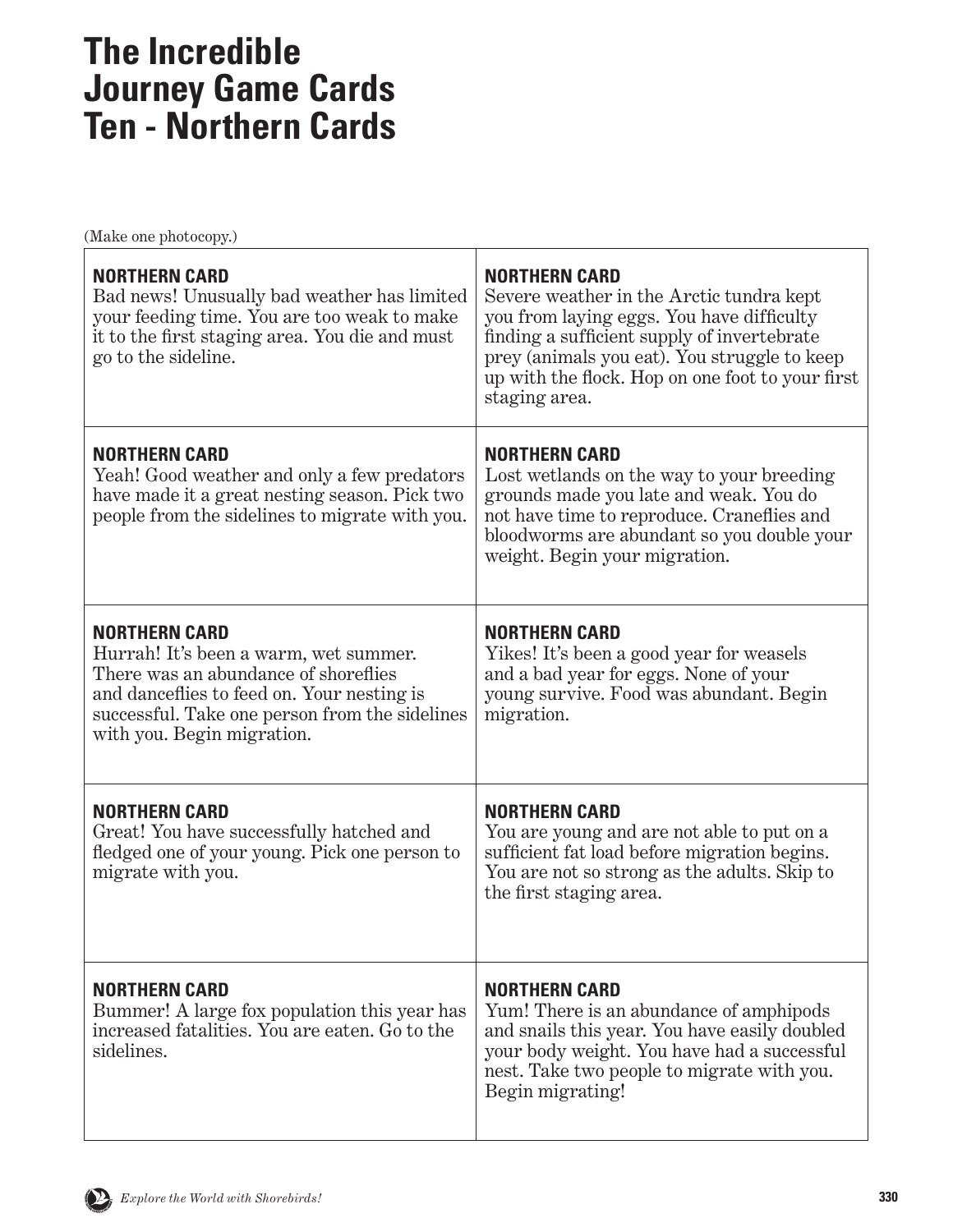# **The Incredible Journey Game Cards Ten – Southern Cards**

| <b>SOUTHERN CARD</b><br>Yippee! It's been a good winter! A new wetland<br>reserve area has been added to your winter<br>grounds. There was plenty of food. Fly to your<br>first staging area.                                                                                                 | <b>SOUTHERN CARD</b><br>Yuck! You are feeding on aquatic insects<br>contaminated with DDT from the runoff of<br>agricultural lands surrounding your wetland<br>habitat. You become sick and die. Go to the<br>sideline.                                               |
|-----------------------------------------------------------------------------------------------------------------------------------------------------------------------------------------------------------------------------------------------------------------------------------------------|-----------------------------------------------------------------------------------------------------------------------------------------------------------------------------------------------------------------------------------------------------------------------|
| <b>SOUTHERN CARD</b><br>How disappointing! You have had a rough nine<br>months at your wintering grounds. Part of the<br>wetland you have always returned to has been<br>drained, causing more birds to compete for less<br>food. You are weak. Hop on one foot to the first<br>staging area. | <b>SOUTHERN CARD</b><br>Bang! Hunting of shorebirds is still legal in South<br>America. A hungry hunter shoots you. Go to the<br>sideline.                                                                                                                            |
| <b>SOUTHERN CARD</b><br>Too bad! Agriculture is spreading on your<br>wintering grounds and, as a result, so is DDT. You<br>die from pesticide poisoning. Go to the sideline.                                                                                                                  | <b>SOUTHERN CARD</b><br>You're starving! Overcrowding due to the loss of<br>wetlands has increased competition for what little<br>food there is. You do not have an adequate fat<br>load and your migration is difficult. You may skip<br>to your first staging area. |
| <b>SOUTHERN CARD</b><br>Oh no! More wetlands have been drained and<br>turned into agricultural areas. You are unable to<br>find enough food and eventually die. Go to the<br>sidelines.                                                                                                       | <b>SOUTHERN CARD</b><br>Moo! The cattle industry is booming in South<br>America. Your winter habitat is severely<br>overgrazed, making it difficult to eat enough to<br>put on an adequate fat load for migration. You<br>must skip to your fist staging area.        |
| <b>SOUTHERN CARD</b><br>Worms! Oodles of freshwater worms! It's been a<br>great winter with lots of food. You easily increase<br>your body weight from 20 grams to 40 grams for<br>the long migration to the Arctic tundra. Migrate to<br>the first staging area.                             | <b>SOUTHERN CARD</b><br>Good news! Educating people about the need to<br>preserve wetlands has paid off. More wetlands<br>mean more food. You begin your next migration<br>in good health.                                                                            |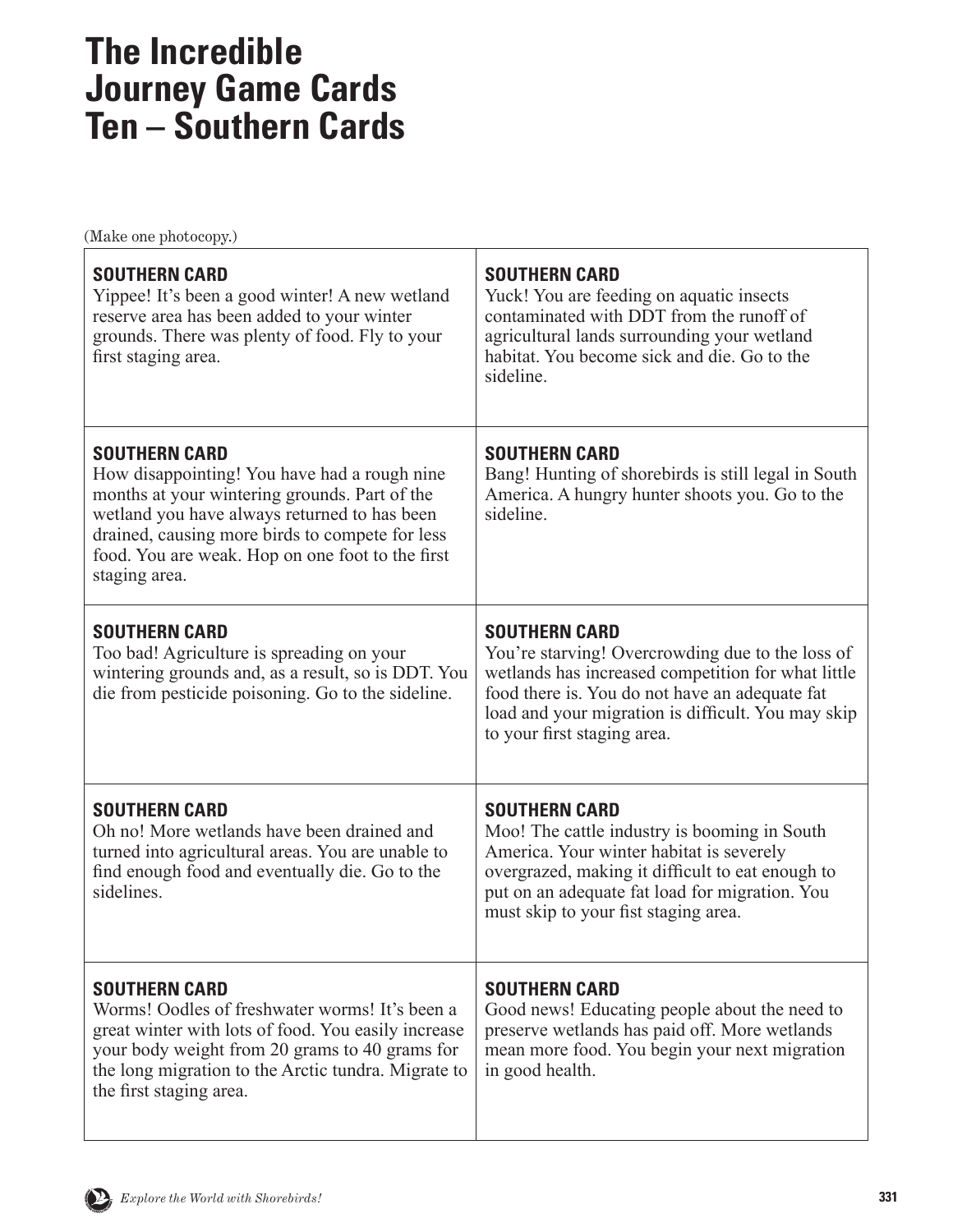# **The Incredible Journey Game Cards Fourteen – Staging Cards**

| <b>STAGING AREA</b><br>Bye, bye! You did not find enough food to<br>replenish your fat load, and the flock you were<br>traveling with has left without you. You must wait<br>one turn to continue on with another flock. | <b>STAGING AREA</b><br>This is unnerving! You are on the perimeter (outer<br>edge) of the flock and must constantly be on the<br>look-out for predators. You do not eat enough<br>to put on an adequate fat load. Hop to the next<br>staging area. |
|--------------------------------------------------------------------------------------------------------------------------------------------------------------------------------------------------------------------------|----------------------------------------------------------------------------------------------------------------------------------------------------------------------------------------------------------------------------------------------------|
| <b>STAGING AREA</b>                                                                                                                                                                                                      | <b>STAGING AREA</b>                                                                                                                                                                                                                                |
| Gobble, gobble! You have had warm weather                                                                                                                                                                                | Yikes! Your usual staging area has been drained                                                                                                                                                                                                    |
| and abundant food at this staging area. You have                                                                                                                                                                         | for farming. You must scrounge to find enough                                                                                                                                                                                                      |
| easily increased your weight by 100%! Begin                                                                                                                                                                              | food for the next leg of your journey. Hop on one                                                                                                                                                                                                  |
| your migration again.                                                                                                                                                                                                    | foot to the next staging area.                                                                                                                                                                                                                     |
| <b>STAGING AREA</b>                                                                                                                                                                                                      | <b>STAGING AREA</b>                                                                                                                                                                                                                                |
| Bad stuff! You find that this staging area has been                                                                                                                                                                      | WHEEEEEEE! You've got a full stomach and                                                                                                                                                                                                           |
| contaminated with pesticides from surrounding                                                                                                                                                                            | a tail wind pushing you on to your next staging                                                                                                                                                                                                    |
| agricultural lands. You become ill and die. Go to                                                                                                                                                                        | area. A predator can't even catch you! Arrive at                                                                                                                                                                                                   |
| the sideline.                                                                                                                                                                                                            | your next staging area quickly and safely.                                                                                                                                                                                                         |
| <b>STAGING AREA</b>                                                                                                                                                                                                      | <b>STAGING AREA</b>                                                                                                                                                                                                                                |
| Brrrr! Bad weather makes for a slow migration!                                                                                                                                                                           | Bad stuff! Bad weather makes for a slow                                                                                                                                                                                                            |
| Side step to your next staging area.                                                                                                                                                                                     | migration! Side step to your next staging area.                                                                                                                                                                                                    |
| <b>STAGING AREA</b>                                                                                                                                                                                                      | <b>STAGING AREA</b>                                                                                                                                                                                                                                |
| What? Your usual staging ground is swarming                                                                                                                                                                              | Hooray! The Western Hemisphere Shorebirds                                                                                                                                                                                                          |
| with people! A new recreation center has opened                                                                                                                                                                          | Reserve Network has done a great deal to                                                                                                                                                                                                           |
| at your staging area. Being around so many                                                                                                                                                                               | preserve important shorebird sites along your                                                                                                                                                                                                      |
| people makes feeding difficult. You do not store                                                                                                                                                                         | migration route. You find a surplus of food and                                                                                                                                                                                                    |
| enough energy. Walk to your next staging area.                                                                                                                                                                           | quickly refuel for your continued migration.                                                                                                                                                                                                       |